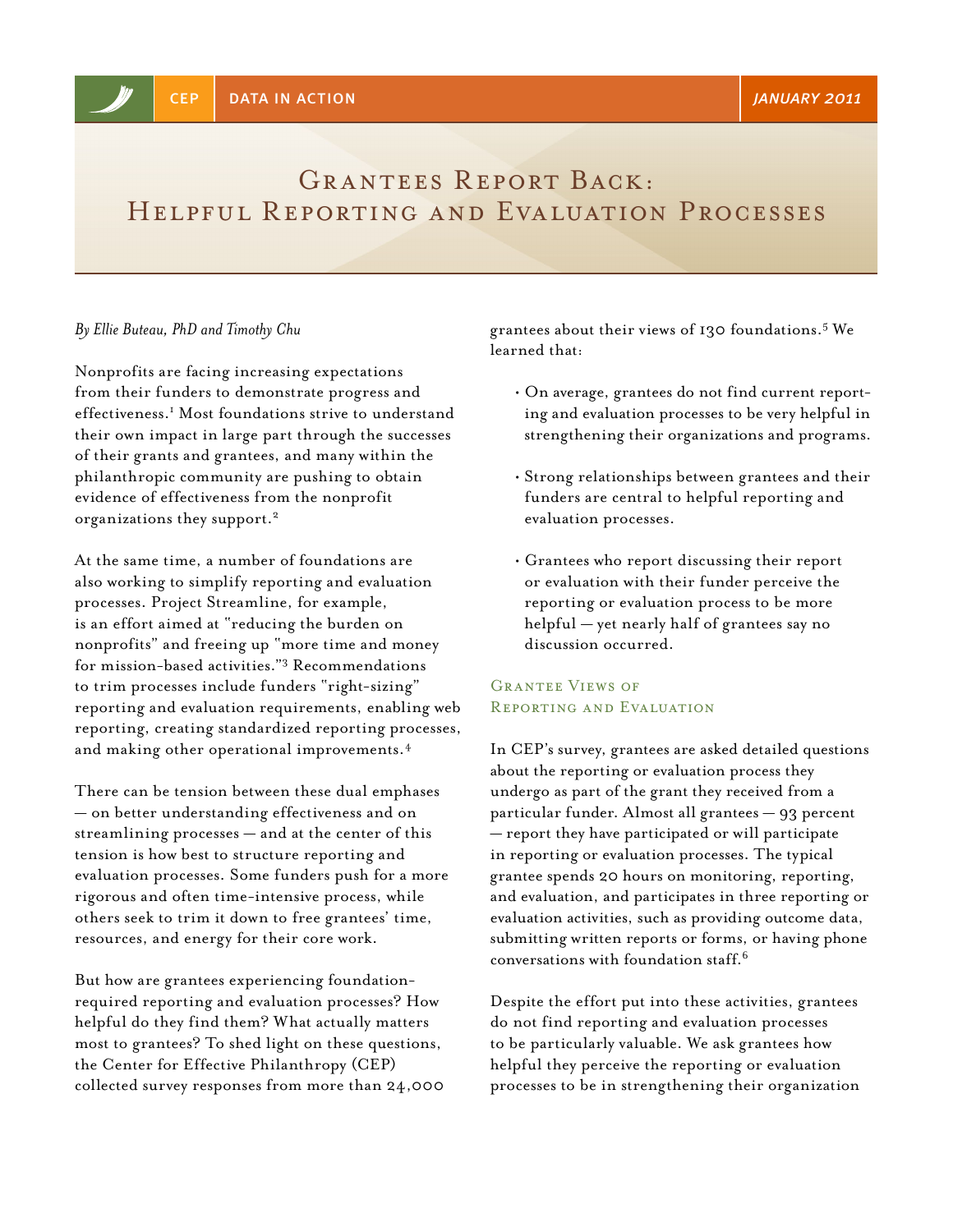or the program funded by the grant.7 Grantees, on average, rate this question a  $4.6$  out of  $7.0$  – the least positively rated measure in our grantee survey.

Given these ratings, we sought to understand what foundations can do to make their reporting or evaluation processes more valuable to their grantees.<sup>8</sup>

#### Relationships Matter

In CEP's research, we have found that strong fundergrantee relationships — the quality of interactions and clarity and consistency of communications are highly related to the extent to which grantees positively experience the foundation's impact on their organization.9 (See Sidebar on page 3.) The same holds true for the helpfulness of reporting or evaluation processes. The strength of grantees' relationships with their funders is the most important predictor of grantee perceptions of the helpfulness of reporting or evaluation processes.

As one grantee explains, "It is important that the foundation continue monitoring projects and emphasizing coaching, evaluation, and communication. From my point of view, the foundation differentiates itself from others through the quality of the relationships established with grantees. The good relationships have been fundamental in establishing mutual confidence and appreciation of learning in the field."

# Discussing the Report or Evaluation

While having a strong relationship is critical to the reporting or evaluation process, it is not the only component of a helpful process. Discussing the report or evaluation with their funder or evaluator is the second strongest predictor of grantees' perceptions of the helpfulness of the reporting or evaluation process.10 Put simply, grantees who discuss their report or evaluation with their funder find the process to be more helpful in strengthening their organizations and work.

Even grantees with the strongest relationships report evaluation processes as more helpful when a discussion of the report or evaluation has occurred. (See Figure.) Yet, only 51 percent of grantees who participate in a reporting or evaluation process indicate having had such a discussion.

Project Streamline found that funders use most of the information they collect from grantees during reporting or evaluation processes to "monitor compliance."11 That research also found that grantees

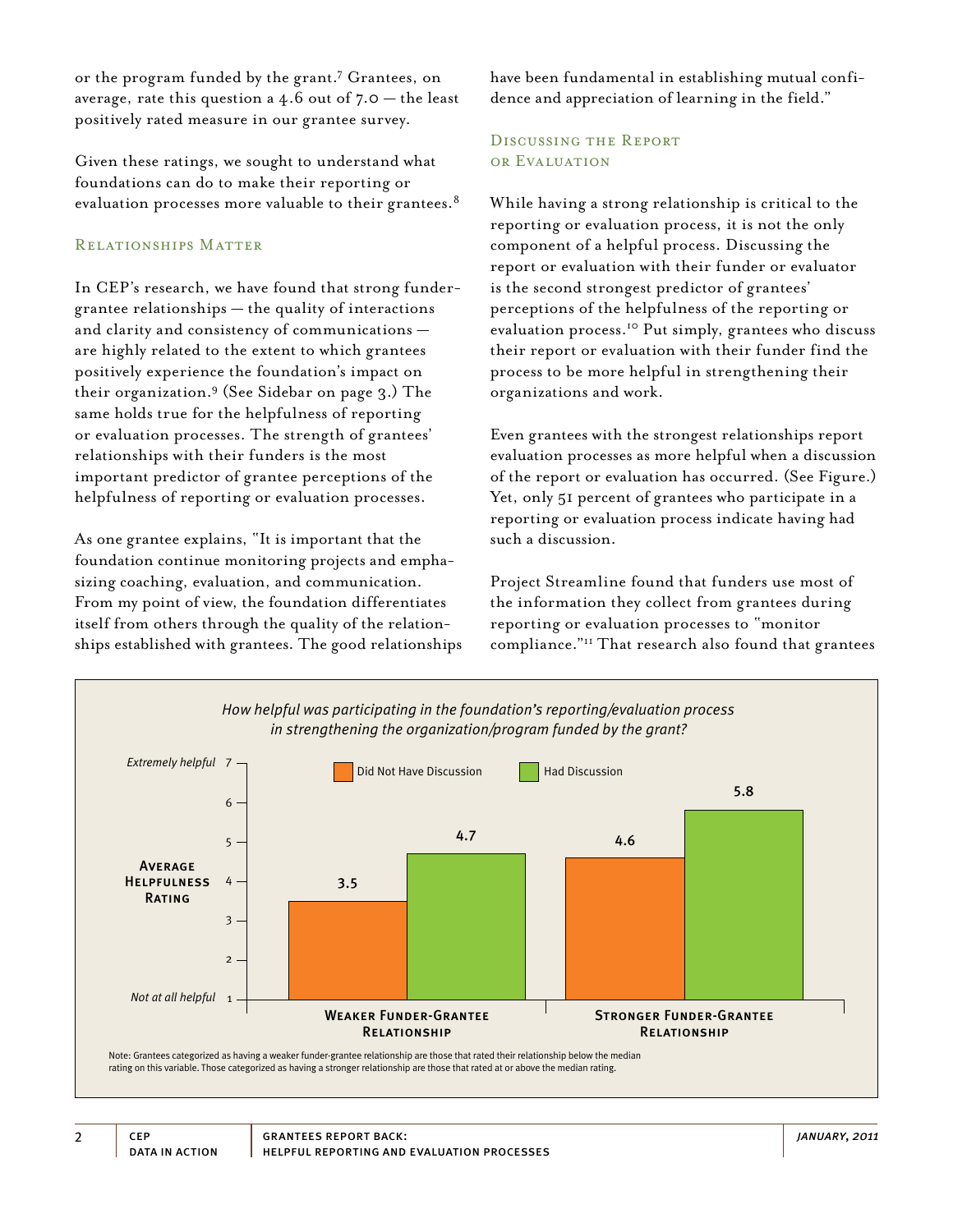# Working with Grantees: Strengthening Relationships

Funders and grantees form their relationships long before the reporting and evaluation processes take place. But what does it take to form strong relationships with grantees? Through our analysis of tens of thousands of grantee surveys, we have learned there are five items that together measure the strength of a fundergrantee relationship from the grantee perspective: fairness of treatment by foundation, comfort approaching the foundation if a problem arises, responsiveness of foundation staff, clarity of communication of a foundation's goals and strategy, and consistency of information provided by different communications.

We identified four keys to higher grantee ratings of the strength of these relationships:

- **Understanding:** Understanding of funded organizations' goals and strategies
- **Selection:** Helpfulness of selection process and mitigation of pressure to modify priorities
- **Expertise:** Understanding of fields and communities
- **Contact:** Initiation of contact with appropriate frequency

Our report, *Working with Grantees: The Keys to Success and Five Program Officers Who Exemplify Them*, explores these findings in further detail and profiles five program officers whose grantees rate them comparatively highly on the strength of their relationships.

"suspect that many of their reports do not receive much attention. They wonder why they are required to provide such detailed and lengthy reports just to prove that they complied with the grant terms."

A similar sentiment was communicated by grantees that responded to our survey. One grantee reflected that its foundation funder should have "provided opportunities for discussions about what was achieved and learned in this grant-funded effort. It was disappointing to spend a significant amount of time to prepare a final report and to receive no feedback or have any opportunities for 'learning conversations.'"

Our data do not suggest that grantees object to spending time submitting reports and participating in evaluations. Rather, they want the opportunity to discuss that work with their funders or the evaluators with whom they worked.

Foundations, of course, face constraints on their ability to have those discussions. We found that foundations are more likely to discuss reports or evaluations with grantees when their staff are managing fewer active grants. Foundations also seem to be making the choice to spend their limited time with some grantees over others. The 51 percent of grantees reporting that they discussed their report or evaluation with their foundation contact tend to have spent more time on the reporting or evaluation process, to be recipients of larger grants, and to be in more frequent contact with their funder.<sup>12</sup>

# **CONCLUSION**

Whether a funder is working to gather evidence of effectiveness or is focusing on streamlining processes, there are important implications in our grantee survey results.

- For reporting and evaluation processes to be helpful to grantees, they need to be grounded in a strong relationship. Our past research suggests some specific steps funders can take to strengthen those relationships.<sup>13</sup>
- Grantees want the opportunity to reflect on the work they were funded to do by discussing their reports and evaluations with their funders. These discussions require time and planning on the part of funders, but they have the potential to benefit both funders and grantees greatly.

For funders and their grantees, the reporting and evaluation processes represent rare opportunities for meaningful learning on both sides. Candid discussions about what is working, and what is not, can help both parties refine and improve their work — and their odds of achieving their goals.

While the findings presented here suggest much room for improvement, there are program officers in our dataset whose grantees give them high marks when it comes to reporting and evaluation. We interviewed two of them to better understand their approaches.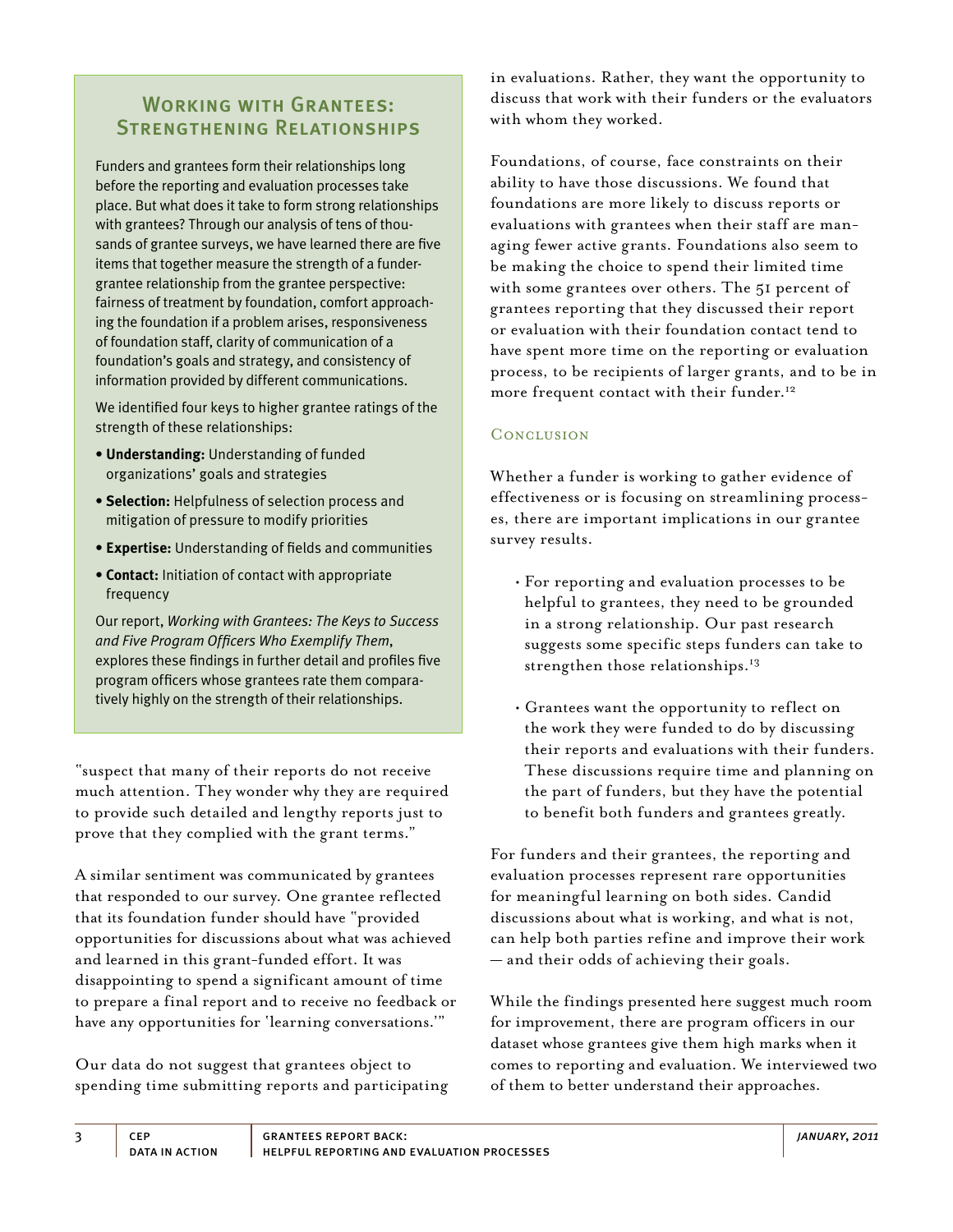

**Ken Thompson, Program Officer The Bill & Melinda Gates Foundation Seattle, Washington Number of active grantees: ranges from 50-110**

*CEP: Do most of your grantees go through a reporting process or an evaluation process?*

**kT:** I would say the majority goes through more of a reporting process. About 10 percent have evaluation as a component of their grant.

#### *CEP: What does that reporting process consist of?*

**KT:** For the past nine years, I've worked predominantly in the Pacific Northwest program in youth development, and we've almost always made three-year grants. The reporting requirements are two annual reports that are tied to release of payments and one final report summarizing the three-year project. Sometimes there are no reporting requirements for grants that are more modest, shorter-term, and planning-oriented.

# *CEP: At what point in the grant process does the other 10 percent participate in evaluations?*

**kt:** Evaluations take place according to the needs of the project. For some projects, we don't know the evaluation results until after the term of the grant. In other cases, the evaluation is more process-oriented so you have results every year. I tend to check in with that 10 percent around the annual report due date and, for those that have more complex and specific evaluation components as a part of their projects, we touch base at both the annual report time and then again at the completion of the evaluation itself, whenever that might occur.

# *CEP: What are your goals for the reporting process?*

**kt:** There are really two things I'm looking for in the annual reporting process. One is comparing the grantee's progress against the goals they stated in their proposal to us. We have developed an easy-to-use, fill-in chart that we work on closely with grantees during the proposal development process. It gives us information that lets us easily compare what they said they would do to what they actually did. It's typically filled in with numbers—for example, how many youth did you plan to serve in year one and how many youth did you actually serve?

The second goal I have for the reporting process is to understand how effective their programs are, not just in terms of outputs, but outcomes. If they're in a position to track more meaningful results, they might also present us with data about outcomes from their own internal evaluations. Frequently, I work with grantees who haven't tried to put all of their data together in one place around the few most important outcomes they're trying to achieve, so it becomes a learning process as much as a method of looking at progress versus originally anticipated goals.

# *CEP: In your experience, what makes the reporting process most helpful for you and for your grantees?*

**kt:** I have one answer for both me and my grantees: the single most helpful thing you can do to make the reporting process the most useful for everybody is to be clear up front about what the project intends to accomplish.

The other thing that is particularly helpful for grantees is to identify a set of reasonable goals to measure. It's not helpful, for example, to ask an organization in its second year of operation and still working out the kinks in its program design to do some incredibly complex and specific psychometric measurement.

During the proposal process, before a decision is made on their grant, is when I spend the most time working with applicants to achieve clarity around goals—what the project is, what it's trying to do, and how we will mutually agree to track progress.

#### *CEP: Do you always discuss with grantees the reports they submit to you?*

**kt:** They always get at least a "Thank you. I got your report. Everything looks great." I follow up on the phone in approximately two-thirds of cases. Frequently, there's an opportunity for me to improve my practice as a program officer by calling them back to learn a little more deeply how things are going in the project.

#### *CEP: Why don't you have those conversations with the other third?*

**kt:** Typically, it's because the projects are going as expected. The other reason is that I have a growing group of grantees that I check in with more frequently than just annually—quarterly, if not monthly. This way we're talking less as funder-fundee and more as partners. In those cases, their annual reports are a summary of what we've already talked about.

#### *CEP: What do you hope that grantees gain from these conversations about the reports they submit?*

**KT:** It's a great time for us to either reconfirm our initial goals or come up with new goals as necessary. The Gates Foundation's Pacific Northwest Initiative has a lot of flexibility to adopt new goals if the initial ones were not quite right.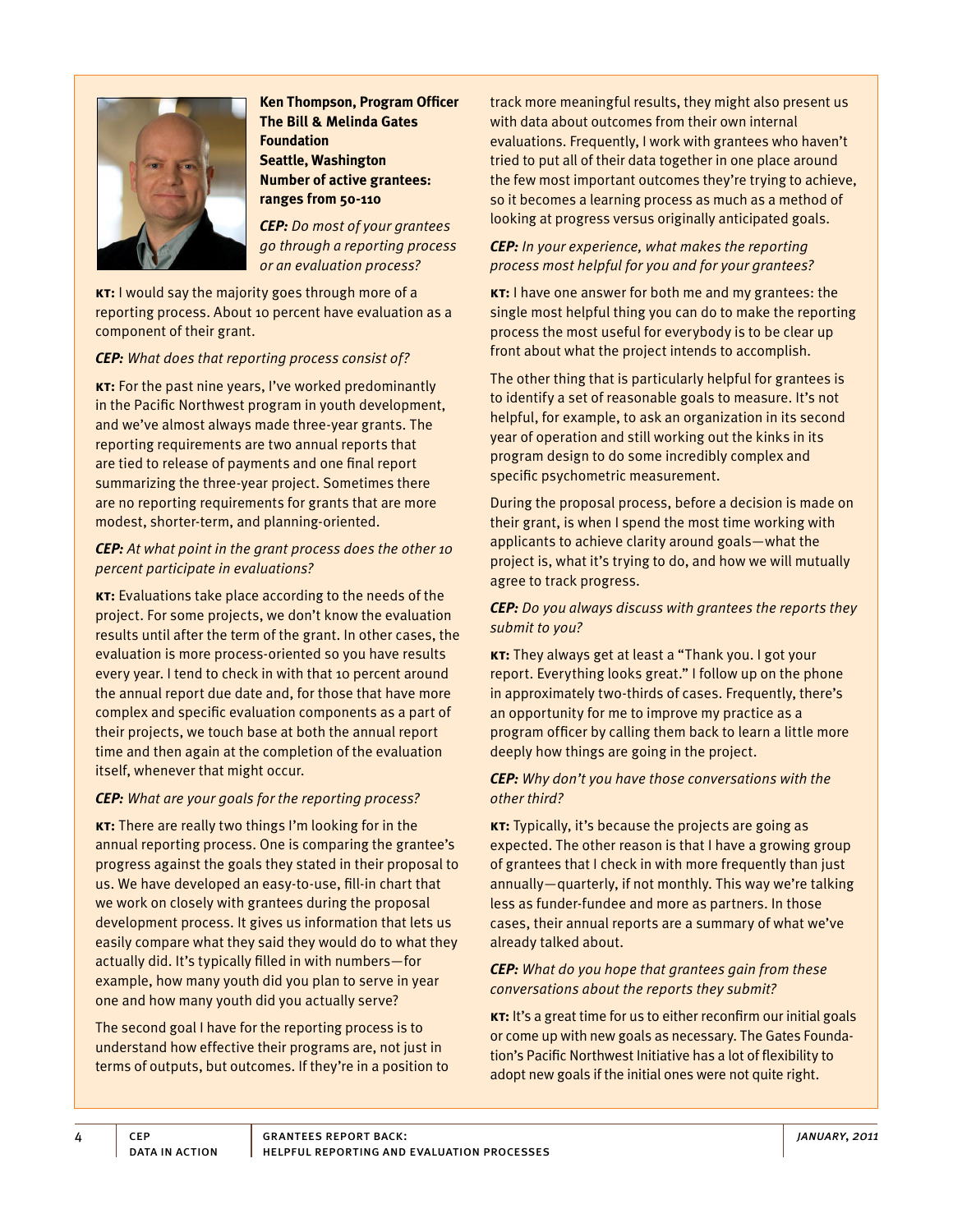*CEP: Does the kind of relationship that you have with a grantee make a difference to how helpful the reporting process is for you and for them?*

**KT:** It certainly does, and this is why I err on the side of taking quite a bit of time during the proposal development process. You can set up a much more productive, ongoing relationship during that process by establishing the tone for the future relationship, coming to a mutual understanding about each of your organization's goals, and honing in on points of overlapping interest.

It's important to have trusting relationships with grantees, so that they know that these annual check-ins and the reporting process are not meant to be punitive or even adjudicatory in the strictest sense of that word  $-$  that they really are an opportunity for all of us to learn together. I've received pretty rich feedback over the years that has helped me understand some mistakes I was making during the initial proposal solicitation process, or when people tended to overstate what they could measure or accomplish in a grant period. So the reporting process has also shaped how I do my initial proposal solicitation.

# *CEP: What advice would you give to a new program officer about going through these processes with their grantees?*

**kt:** Again, I think that how you set up your relationship from the beginning is very important. Communicate as clearly as possible, at the time they're developing the proposal, about what it will be like to report back to the foundation. And try to be consistent in what you are asking for. If things need to change, take the time to work with folks to see if those changes fit everyone's needs. I don't think there's anything more frustrating to a grantee than to begin a multi-year relationship focused on one thing, just to have the funder switch its interests and requirements mid-stream.



#### **Amy Berman,**

**Senior Program Officer The John A. Hartford Foundation New York, New York Number of active grantees: ranges from 15-25**

*CEP: Do most of your grantees go through a reporting process or an evaluation process?*

**ab:** All Hartford grantees submit a report on an annual basis and, following that, they participate in an evaluation process. The report helps inform the evaluation. It also helps us apply the knowledge of that effort to other efforts. The grantees I work with dedicate their lives to their efforts, and we try to honor what they're doing and to help them in any way that we can. So I try to partner with them in every sense — to learn how to best support them and share how they do what they do with others. The reporting and evaluation process is the best way to do that.

#### *CEP: At what point do grantees submit their report, and when do they participate in the evaluation?*

**ab:** At the beginning, when we are first establishing a grant, the grantees develop a timeline, and the submission of the report is based on that annual timeframe. Since we tend to give multi-year grants  $-$  up to five years, although most are in the three-year range — we go through the report and the evaluation process annually. But we are somewhat flexible about the terms of the reporting period if we need to be, if a grantee reaches a critical milestone, for example, with information we need to capture. I also speak to my grantees regularly, so I'm very aware of what's going on even before I receive the report. We also bring in external evaluators who review the report.

# *CEP: For what proportion of grantees do you bring in external evaluators?*

**ab:** We bring in external evaluators for all of our grantees in the first year of a grant, in the last year of a grant, and if the grant is more than a million dollars in a given year. It's also helpful to some to have an external evaluation midway through the grant, even if the grant isn't over a million dollars in that particular year. We have a lot of flexibility to bring in external consultants if and when it is helpful to the grantee.

#### *CEP: Do grantees establish their timeline and goals for the grant in partnership with you or is it something they do on their own and then submit to you?*

**ab:** Most grantees determine what they think they're going to be able to accomplish and what they believe are the metrics. We may do very small refinements in a supportive way because, if anything, some of the grantees may think that they can accomplish more than they should when perhaps they should go deeper and take a little longer.

# *CEP: What are your goals for the reporting and evaluation process?*

**ab:** We look for reports to speak to the metrics that grantees establish at the beginning of the grant. For example, a grant that disseminates a model of care may have a metric around the number of institutions that they're working with. But in a much broader sense, we're trying to find out what we can about the dissemination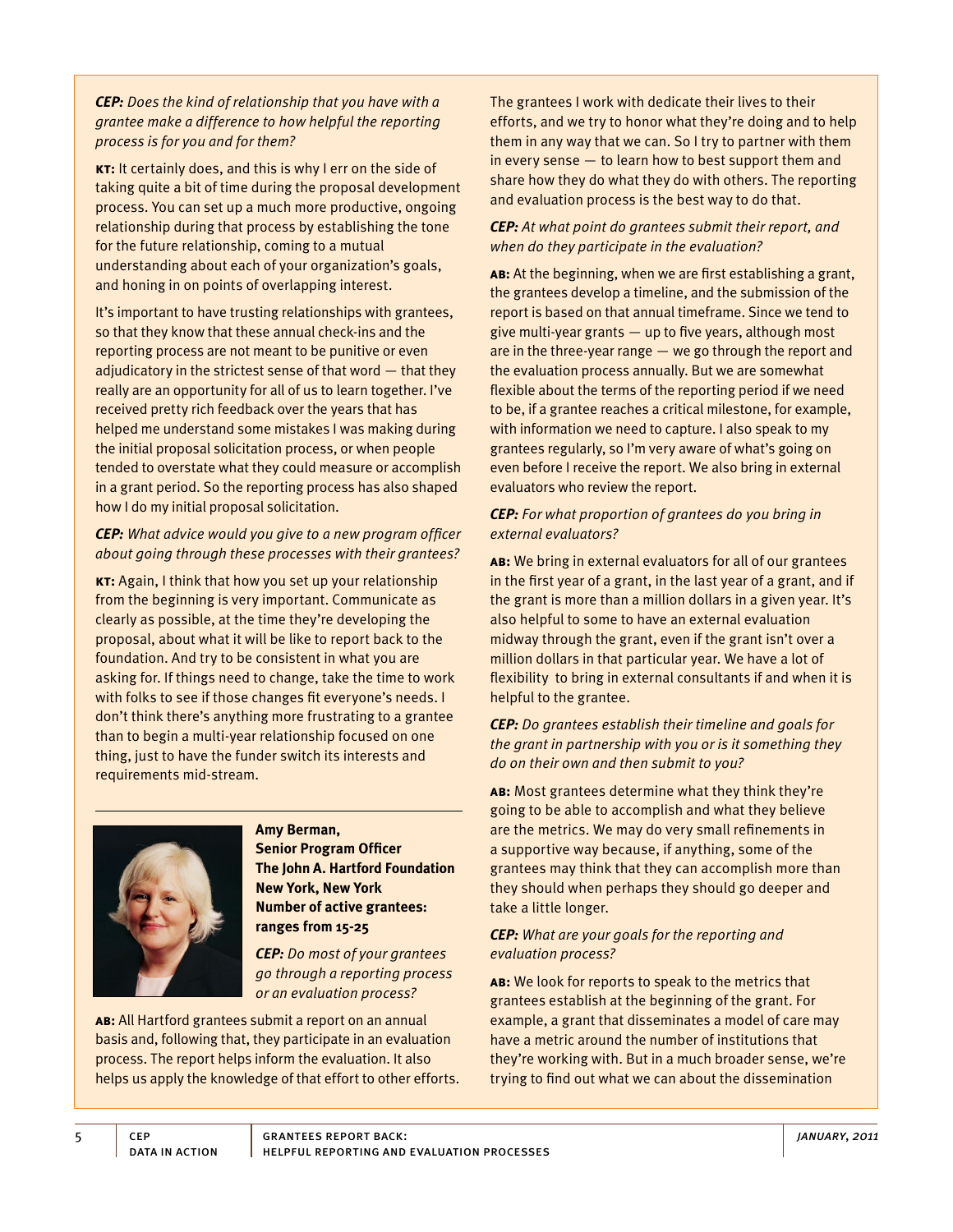process, what they do particularly well, what they need, and what we can share with other grantees. Some of the things we look for are: What are the issues with the business case? How receptive is the field? What needs do they have around such things as innovative e-learning, incorporating Web 2.0, and social marketing? Are they trying to reach out to other funders in order to build sustainability?

# *CEP: What do you think makes a reporting or an evaluation process more or less helpful to your grantees?*

**ab:** As part of the evaluation, we will typically visit them on site to view the work that they're doing and speak with members of their team. In advance of our on-site evaluations, we send an outline of what we think it should look like and the kinds of people that they might want to include. We offer this structure, which they can modify, so they get a tailor-made visit. I know that it can be stressful for a grantee during a site visit, but it also can be very, very helpful to them. It helps give them a better sense of the big picture of what they're doing that can be difficult to see on a day-to-day basis, and it can also make the grantee's institution more aware of what they're doing, which can result in much greater institutional support for the grantee's efforts.

# *CEP: What makes a reporting and evaluation process more or less helpful to you as a program officer?*

**ab:** Honestly, openness. They have to trust I understand that the kind of work they do is messy. They need to understand I know that while they're going to try to accomplish a certain set of goals, changes in everything from the economy, to policy, to staffing, to their environment, to leadership are all going to occur over the course of a grant, and that it's the leadership of the team that's going to make or break their success. And they have to understand that I can help them. So the more open and honest we can be, the better chance the foundation has of being as supportive as possible.

I also think it is very helpful when we go to the site and take the team out for dinner. We will often ask them to invite other leaders from their institution, which can help us learn a great deal about the environment in which they work. Often, the team leader is the only one who hears the positive feedback, but it's really important for the entire team to understand how much we value what they're doing and to make sure that we're gleaning as much as we can from the entire group.

*CEP: Do you discuss reports or evaluations with grantees after they submit them?*

**ab:** Yes. We discuss them with them formally and we have ongoing, informal discussions. I meet with my grantees many, many times over the year  $-$  not just during the evaluation — and we email and call each other. If I learn of a meeting or something that I think will be helpful to them, I ask them if they are interested in going. We build an ongoing rapport so there shouldn't be any surprises at the evaluation, a more formal time when the whole team is together and we get to go through all of the information.

# *CEP: What do you, as a program officer, gain from these conversations?*

**ab:** In addition to everything I said before, I gain a tremendous renewed respect for the challenging work that these people are doing to create change. I feel it's an honor to work with them every day.

# *CEP: And what do you hope that your grantees gain from the discussions of their reports or evaluations?*

**ab:** I hope that they learn some new approaches. I certainly share what other grantees are doing and give them ideas that perhaps they hadn't thought about. The people that I work with around models of care are largely trained as academics, to answer research questions and develop new and innovative ways to produce better health outcomes and improve cost. But they don't necessarily know how to disseminate their findings in the health care sector. So I hope to offer them some ideas, either about what other people are doing successfully, external sources that they can go to, or, perhaps, foster new relationships for them. That can be very helpful to their processes.

#### *CEP: Does the kind of relationship that you have with a grantee matter for how helpful the reporting and evaluation processes are for you both?*

**ab:** I think that the relationship is absolutely key for both of us. I really see myself as a partner with the grantee and with the process. I am out there as much as they are, advocating on behalf of their grant, constantly making connections, and they know that. We choose people for their leadership capacity. We look for people who not only have the acumen but also the ability to develop good relationships in general, because otherwise it is unlikely that they will be successful in their efforts. I hope to provide them with a relationship in which they can trust me, we can be open and honest, and we are able to think things through when there are issues – because there will be issues. All grants hit bumps in the road.

*CEP: What advice about the reporting and evaluation processes would you give a program officer just beginning a job at a foundation?*